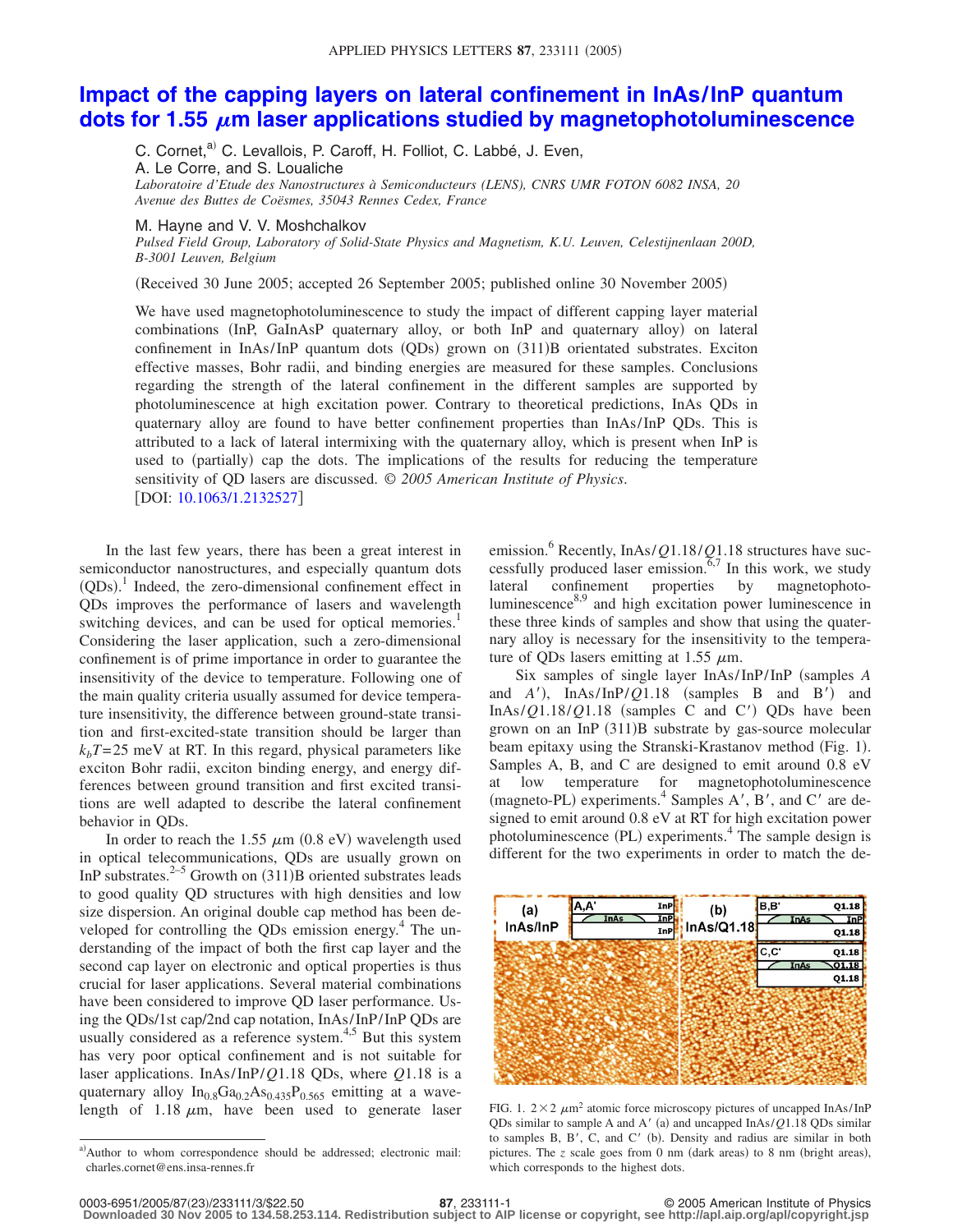TABLE I. Lateral confinement parameters for samples A, A', B, B', C, and C. QD diameters, exciton binding energies, exciton Bohr radii, and energy differences between excited-state and ground-state transitions are presented.

| Samples                            | AFM diameter<br>(nm) | $E_{\rm BIN DING}^X$<br>(meV) | $\sqrt{\langle \rho^2 \rangle}$<br>(nm) | $\Delta E_1/\Delta E_2$<br>(meV) |
|------------------------------------|----------------------|-------------------------------|-----------------------------------------|----------------------------------|
| A and $A'$<br>(InAs/InP/InP)       | 38                   |                               | 7.7                                     | 9/24                             |
| $B$ and $B'$<br>(InAs/InP/Q1.18)   | 36                   | 7                             | 7.8                                     | 10/23                            |
| $C$ and $C'$<br>(InAs/Q1.18/Q1.18) | 36                   | 12                            | 6.9                                     | 26/39                            |

tector spectral bandwidth. In Fig. 1, atomic force microscopy pictures are presented both for uncapped InAs QDs on InP (similar to sample A and  $A'$ ) and InAs QDs on  $Q1.18$  (similar to samples  $B$ ,  $B'$ ,  $C$ , and  $C'$ ). From these pictures, a comparison can be made between these two kinds of QDs. Densities are found to be  $5.8 \times 10^{10}$  cm<sup>-2</sup> on InP sample, and  $6.1 \times 10^{10}$  cm<sup>-2</sup> on the *Q*1.18 sample. Dot radii are unchanged from one sample to another, equal to about  $(18\pm 3)$  nm for  $Q1.18$  and  $(19\pm 4)$ nm for InP. These values are reported in Table I. The similarity between theses two samples allows us to interpret any further differences between samples A, B, and C as a consequence of the capping procedure and/or confinement induced by the barrier materials.

Magneto-PL experiments are carried out at 4.2 K in a He bath cryostat placed in the bore of a pulsed magnet with a maximum field of 50  $T<sup>10,11</sup>$  The field is applied parallel to the growth direction  $(z)$ . A single 550  $\mu$ m core optical fiber is used to collect the PL signal, which is excited by the light from a cw frequency-doubled Nd: yttrium-aluminium-garnet (YAG) laser at 532 nm via a second fiber. A cooled InGaAs linear diode array coupled to an optical spectrum analyzer is used to detect the PL. The impact of a magnetic field on QDs samples has been already studied. $8,10$  Following this excitonic model, at zero and low magnetic fields, the electron and hole within the dot are strongly spatially confined by the physical boundaries of the dot. In these conditions, magnetic field can be treated as a perturbation in the Hamiltonian, leading to a square dependence of the energy shift on the magnetic field:  $\Delta E = e^2(\rho^2)B^2/8\mu_r^{8,10}$  for  $B \leq B_c = 2\hbar/e\langle \rho^2 \rangle$ where  $\sqrt{\langle \rho^2 \rangle}$  is the in-plane effective exciton radius (Bohr radius),  $\mu_r$  is the in-plane exciton effective mass, *B* is the magnetic field, and  $B<sub>c</sub>$  is the crossover magnetic field, which depends only on  $\sqrt{\langle \rho^2 \rangle}$ . At sufficiently high field  $(B > B_c)$ , when the attempted Larmor radius is smaller than the spatial size of the dot, the charges become confined by the field in the plane perpendicular to the applied field, and the energy levels shift linearly with  $B: \Delta E = \hbar e B / 2 \mu_r^{8,10}$  Using this expression, measurements can be fitted with only two free parameters: the effective mass and the Bohr exciton radius. Consequently, the exciton binding energy is given by:  $E_{\text{BINDING}}^X = \hbar^2 / 2 \mu_r \langle \rho^2 \rangle$ .

This analysis has been performed on data from the three samples. Values for exciton Bohr radii and exciton binding energies are presented in Table I. Figure 2 represents the evolution of photoluminescence for samples B and C as a function of  $B^2$ . The dotted line represents the extrapolation of the linear fit for sample C in the  $[0;713 \text{ T}^2]$  range. It is clear that both curves deviate from a linear  $B^2$  dependence. The finement than samples A and B. In order to study the conse-<br>Downloaded 30 Nov 2005 to 134.58.253.114. Redistribution subject to AIP license or copyright, see ht



FIG. 2. Magnetophotoluminescence measurements for samples B and C. Evolution of ground-state transition peaks is plotted as a function of the square of the magnetic field. The dashed line is the extrapolation of a linear fit for sample C between 0 and 713  $T^2$ . The influence of the first capping layer composition on lateral confinement is shown by the field at which the data deviate from a straight line.

field at which this deviation occurs depends only on  $\sqrt{\langle \rho^2 \rangle}$ , thus it can immediately be seen that the lateral spatial extent of the wavefunction is smaller in sample C than in sample B and in sample A (see also Table I). From these data we see that the first capping layer is of prime importance for the lateral confinement, which is increased by using *Q*1.18 instead of InP in the first capping layer. This finding is further corroborated by the exciton binding energy, which is 70% larger for sample C than for samples A and B. The observation of enhanced confinement with *Q*1.118 as a first cap layer is, however, not consistent with published theory. Parameters like  $E_{\text{BINDING}}^{X}$ ,  $\sqrt{\langle \rho^2 \rangle}$ , or  $\mu_r$ , representing the lowest limit for electronic effective mass, have been studied in previous works.12–14 InP has a larger band gap than *Q*1.18, which should lead to better lateral confinement, i.e., a larger  $E_{\text{BINDING}}^X$  and a smaller  $\sqrt{\langle \rho^2 \rangle}$ . Thus the difference in confinement between the samples cannot be explained by the intrinsic nature of the barrier material, but is a consequence of the growth procedure. Moreover, we have demonstrated that the difference appears when the first capping layer composition changes. The strength of the lateral confinement potential is linked to two parameters: the height of the confinement barrier, and the spatial extent of the confinement potential. While the total height of the confinement barrier cannot be changed, the spatial extent of the confinement potential is not fixed during the growth. Lateral diffusion of atoms during the growth leads to a spatial gradient of composition and confinement potential. Several growth phenomena are based on this mechanism, such as indium segregation, demixing or intermixing.15 When we compare our results with the calculations, $12-14$  a larger difference is noticed for InP samples between theory and experiment than for *Q*1.18 sample. Indeed, these calculations did not take into account any growth effect during the capping procedure. Considering that  $P_2$  growth interruption enhances the As/P exchange during the growth (after first cap deposition), $4$  we propose to interpret the difference between experiment and calculations as a result of a lateral intermixing effect between InAs and the InP first capping layer, during the double cap procedure. This intermixing effect leads to a composition gradient in the lateral plane, reducing the lateral confinement in InP based samples (A and B). This effect is lower with a  $Q1.18$  first capping layer. Therefore, sample C has a better lateral con-